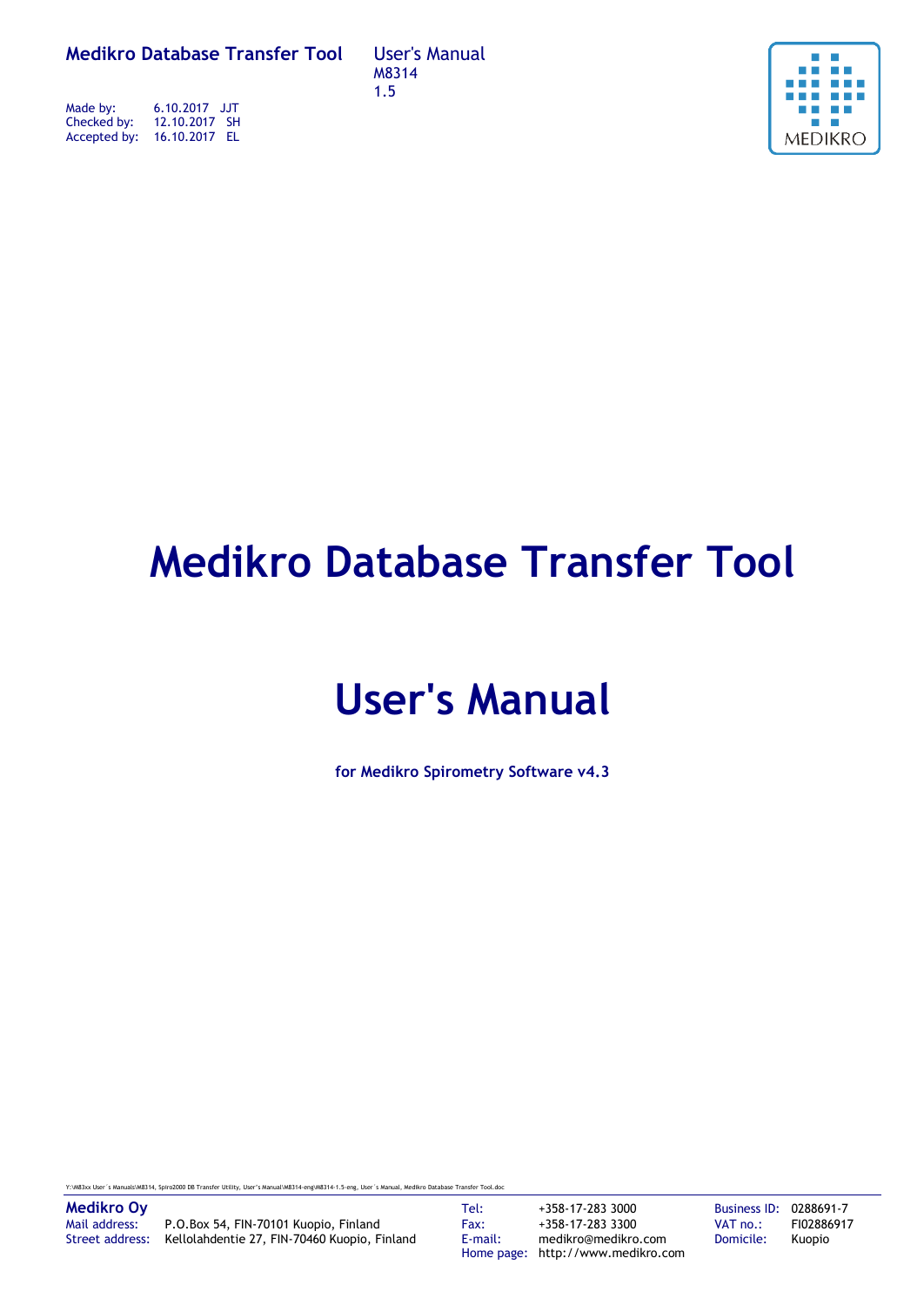

M8314 1.5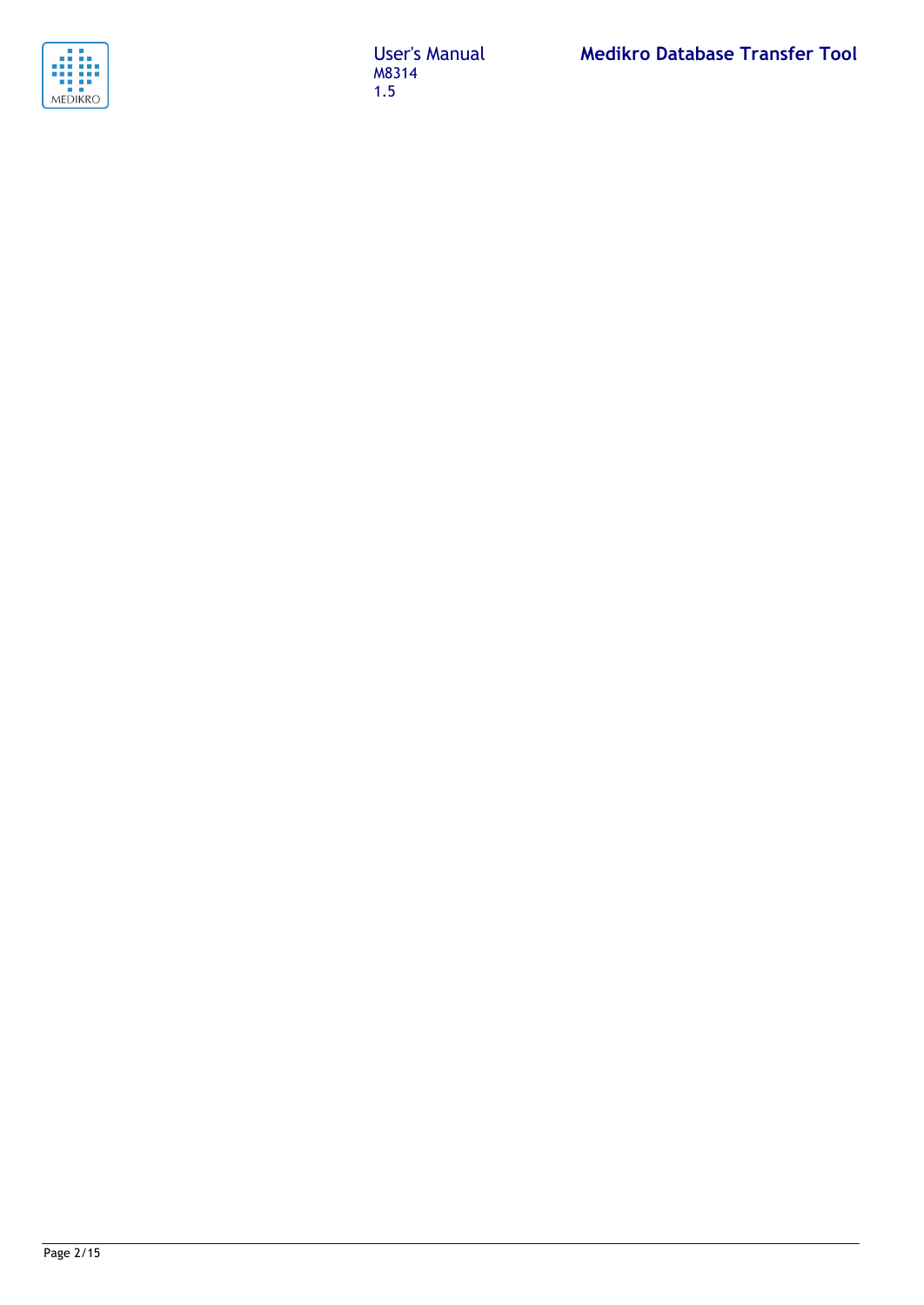**Medikro Database Transfer Tool** User's Manual

M8314 1.5



## **Table of Contents**

| 1                       |     |                                                                                                                                                  |  |
|-------------------------|-----|--------------------------------------------------------------------------------------------------------------------------------------------------|--|
|                         | 1.1 |                                                                                                                                                  |  |
|                         | 1.2 |                                                                                                                                                  |  |
|                         | 1.3 |                                                                                                                                                  |  |
|                         | 1.4 |                                                                                                                                                  |  |
| $\overline{2}$          |     |                                                                                                                                                  |  |
|                         | 2.1 | Installation along with Measurements and Results Application  6                                                                                  |  |
|                         | 2.2 |                                                                                                                                                  |  |
|                         | 2.3 | Uninstallation along with Measurements and Results Application  6                                                                                |  |
|                         | 2.4 |                                                                                                                                                  |  |
| $\overline{\mathbf{3}}$ |     |                                                                                                                                                  |  |
|                         | 3.1 |                                                                                                                                                  |  |
|                         | 3.2 |                                                                                                                                                  |  |
|                         |     | Transfer to a local or network database (SQLite) 7<br>3.2.1<br>3.2.2                                                                             |  |
|                         | 3.3 | Transfer to a server based network database (MS SQL Server)  8                                                                                   |  |
|                         | 3.4 |                                                                                                                                                  |  |
|                         | 3.5 |                                                                                                                                                  |  |
|                         | 3.6 |                                                                                                                                                  |  |
|                         | 3.7 |                                                                                                                                                  |  |
| 4                       |     |                                                                                                                                                  |  |
|                         |     | 4.1.1                                                                                                                                            |  |
|                         |     | 4.1.2                                                                                                                                            |  |
|                         |     | Connection to target databases fail (MS SQL Server databases) 13<br>4.1.3<br>4.1.4<br>Application asks for 'SQL Server Native Client' driver  14 |  |
|                         |     |                                                                                                                                                  |  |
| 5                       |     |                                                                                                                                                  |  |

## **Figures**

## **Tables**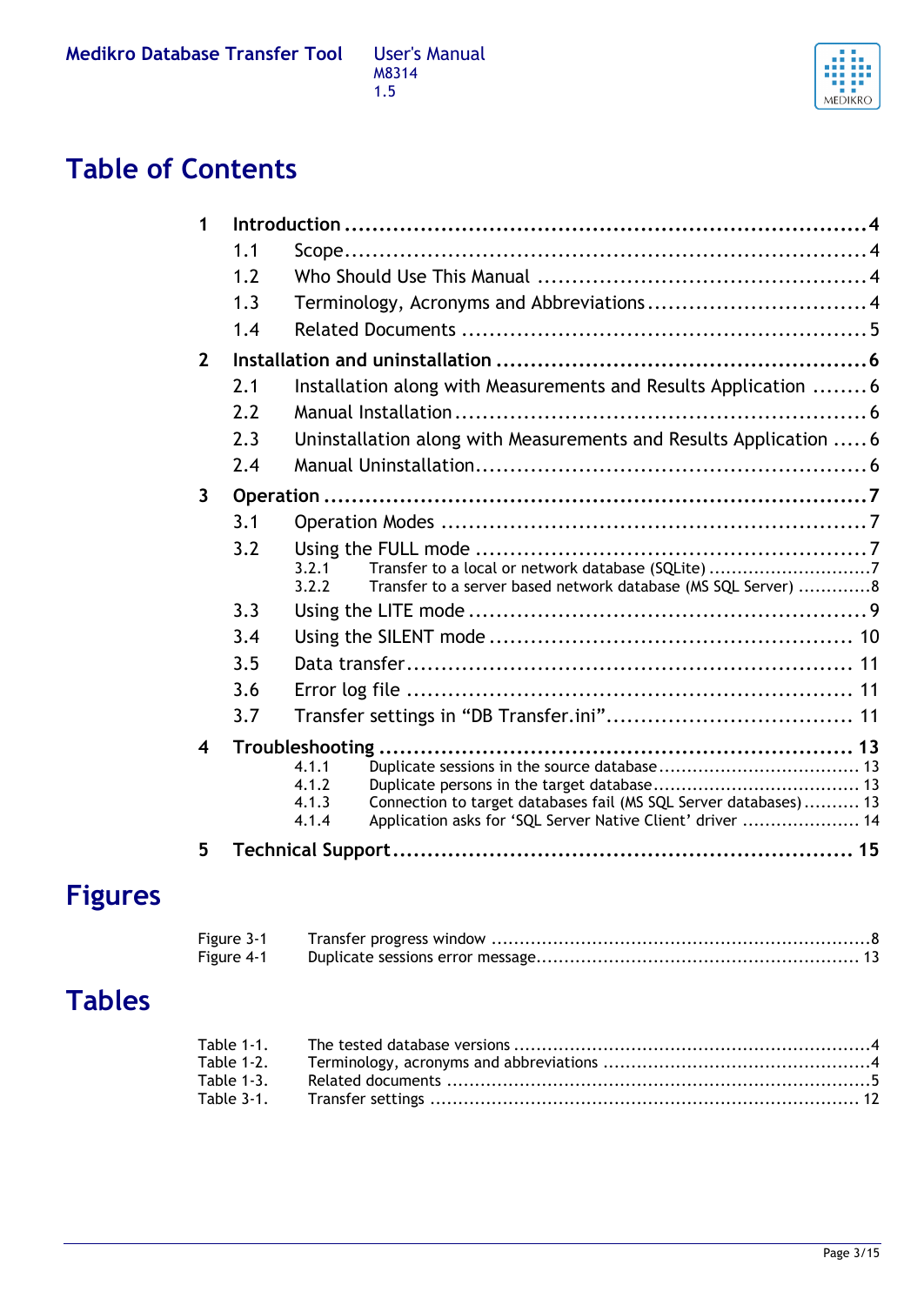

## <span id="page-3-0"></span>**1 Introduction**

## <span id="page-3-1"></span>**1.1 Scope**

The purpose of this document is to define how Medikro Spirometry Software (MSS) or formerly Spiro2000, data is transferred between various types of databases. **Medikro Database Transfer Tool** supports only transferring of Spirometry result databases (having default name SpirometryResult.mdb), not Spirometry reference databases (having default name SpirometryReference.mdb).

The source database types can be MS Access and MS SQL Server and target database types MS SQL Server and SQLite. The source and destination databases may but need not to be of same type.

The tested versions of database types are listed in the table below. The conversion may well apply to also to both previous and latter versions of the databases, but no guarantee can be given.

| DB type          | Version             |
|------------------|---------------------|
| <b>MS Access</b> | 1997 - 8.0.5903     |
|                  | 2000 - 9.0.6926     |
|                  | 2003 - 11.0.6355    |
| MS SQL Server    | 2000 - 8.00.194     |
|                  | 2005 - 9.00.1399    |
|                  | 2008 - 10.0.1600.22 |
|                  | 2012 - 11.0.2100.60 |
| SQLite           | 3.8.5               |

<span id="page-3-4"></span>*Table 1-1. The tested database versions*

## <span id="page-3-2"></span>**1.2 Who Should Use This Manual**

Database administrators and advanced MSS users, who want to transfer their data from old MSS (v.2.x-3.1) database to MSS v4.x databases

## <span id="page-3-5"></span><span id="page-3-3"></span>**1.3 Terminology, Acronyms and Abbreviations**

| Term                                        | <b>Description</b>                                                                                                         |
|---------------------------------------------|----------------------------------------------------------------------------------------------------------------------------|
| <b>DSN</b>                                  | Data Source Name                                                                                                           |
| <installation_folder></installation_folder> | Absolute path to the folder, where this utility has<br>been installed. E.g. "C:\Medikro\Medikro<br>Database Transfer Tool" |
| Medikro Persons and<br><b>Studies</b>       | Application that is used for managing persons and<br>studies.                                                              |
| <b>Medikro Measurements</b><br>and Results  | Application that is used for performing<br>spirometry studies and analysing results.                                       |
| <b>Medikro Administration</b><br>Tool       | Application that is used for managing settings of<br>Medikro Spirometry Software                                           |
| Medikro Database Creator                    | Application that is used for creating MS SQL<br>Server databases of Medikro Spirometry Software.                           |

*Table 1-2. Terminology, acronyms and abbreviations*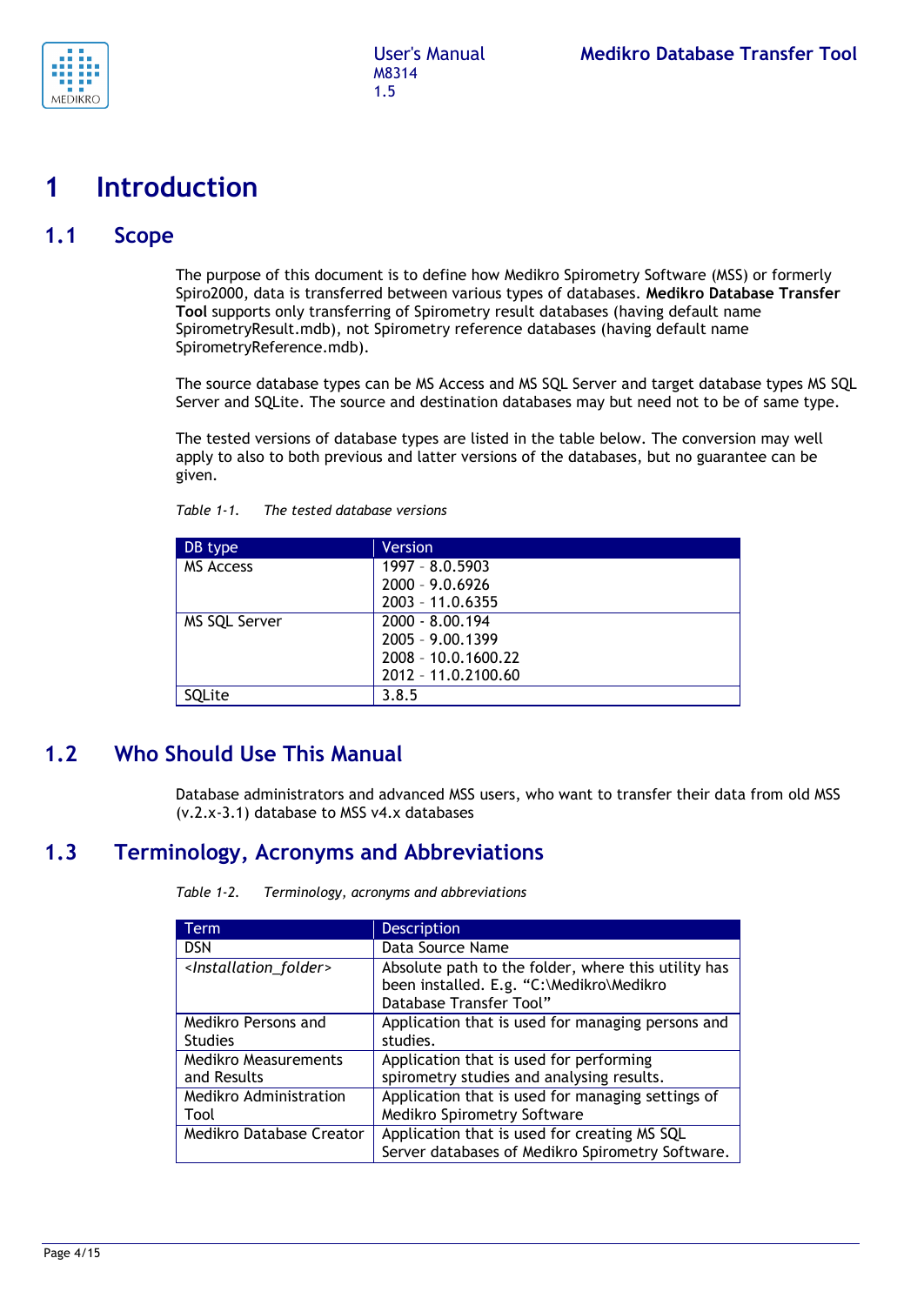

## <span id="page-4-1"></span><span id="page-4-0"></span>**1.4 Related Documents**

*Table 1-3. Related documents*

| <b>Product Code</b> | Document                                       |
|---------------------|------------------------------------------------|
| M8304               | Medikro Spirometry Software, User's Manual     |
| M8815               | Medikro Spirometry Software Installation Guide |
| M8321               | Medikro Administration Tool, User's Manual     |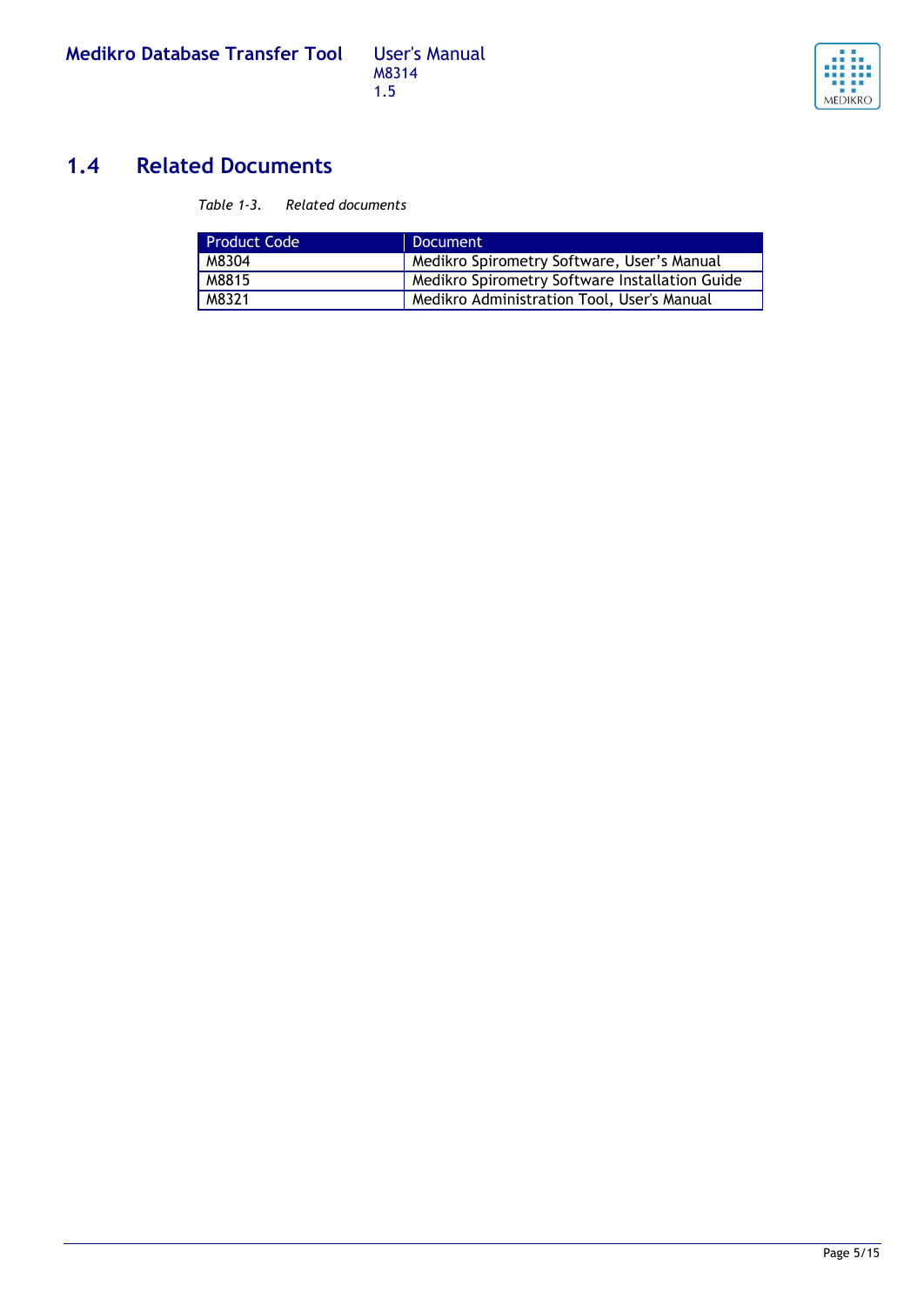

## <span id="page-5-0"></span>**2 Installation and uninstallation**

## <span id="page-5-1"></span>**2.1 Installation along with Measurements and Results Application**

Medikro Database Transfer Tool is installed automatically when you install Medikro Measurements and Results application. By default it is installed to "C:\Medikro\Medikro Database Transfer Tool".

## <span id="page-5-2"></span>**2.2 Manual Installation**

If you want to install the tool manually without Medikro Measurements and Results application, copy the folder "Medikro Database Transfer Tool" from the Installation DVD to a hard disk. Later in this document the absolute path of that folder is indicated as *<Installation\_folder>*.

Note! DB Transfer software requires "NI LabVIEW Runtime 2014 SP1" and "NIER Interface" installed on the same machine. In the manual installation of the Medikro Database Transfer Tool, you have install them from the Medikro Spirometry Software's installation media. Start the installations by clicking LV2014runtime.msi from the installation disc's Runtime Engine folder and NIER\_Interface.msi from Runtime Engine\NIER\_Interface folder.

## <span id="page-5-3"></span>**2.3 Uninstallation along with Measurements and Results Application**

Medikro Database Transfer Tool is uninstalled automatically when you uninstall Medikro Measurements and Results application.

### <span id="page-5-4"></span>**2.4 Manual Uninstallation**

Delete *<Installation\_folder>*.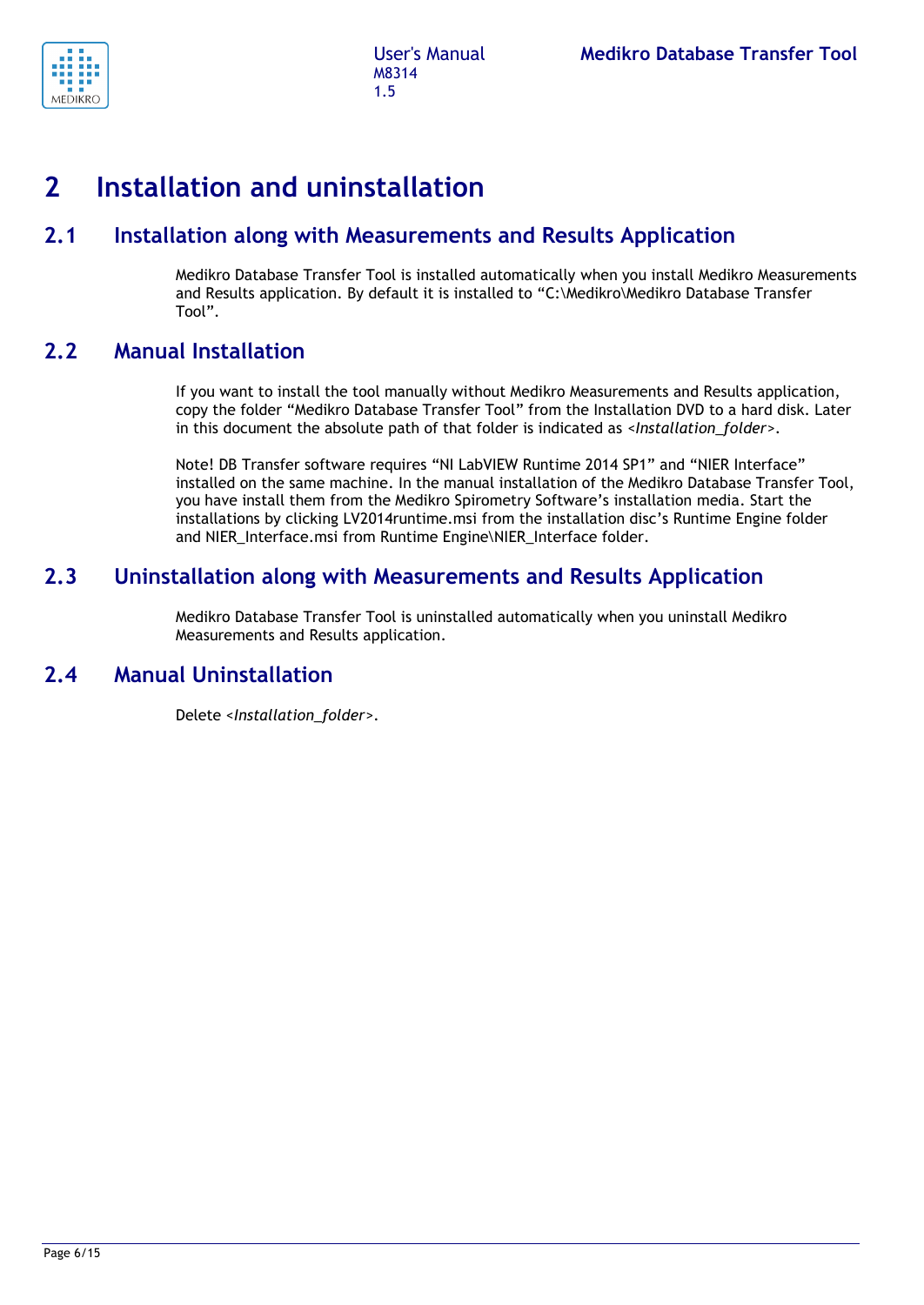M8314 1.5



## <span id="page-6-0"></span>**3 Operation**

### <span id="page-6-1"></span>**3.1 Operation Modes**

Medikro Database Transfer Tool can be launched in three different modes, FULL, LITE and SILENT.

- The FULL mode is a recommended way of using the software. You have full options to select from source and target databases and affect their settings.
- The LITE mode is intended for simple use but it is more restricted than FULL mode. The user is shown the number of persons and studies to be transferred and asked whether to transfer or not. If you run Medikro Measurements and Results installer, it launches Medikro Database Transfer Tool in LITE mode.
	- o NOTE: In the LITE mode you can transfer a local/network MS Access database to local/network database (SQLite) only. If you need to transfer from/to SQL Server databases, use FULL mode.
- The SILENT mode is intended for simple use, like LITE mode, but the transfer is run in the background without any user action needed and no user interface is shown for the user.
	- $\circ$  NOTE: In the SILENT mode you can transfer a local/network MS Access database to local/network database (SQLite) only. If you need to transfer from/to SQL Server databases, use FULL mode.

## <span id="page-6-2"></span>**3.2 Using the FULL mode**

Launch the tool in FULL mode by double clicking **DB Transfer.exe**.

#### <span id="page-6-3"></span>**3.2.1 Transfer to a local or network database (SQLite)**

**Use this way, if you want to transfer spirometry data to a local or network (SQLite) database.**

#### Source database

- Select the "Data source name" (DSN) of the source database. If you have Medikro Measurements and Results application installed in the same computer, the DSN selection should be right by default, pointing to a database that spirometry software uses.
- If your source database is not on the list, you must add it with the Windows 32-bit "ODBC Data Source Administrator" tool. In 64-bit operating system you can run it from "C:\Windows\SysWoW64\odbcad32.exe" and in 32-bit systems "C:\Windows\System32\odbcad32.exe".
- Test the connection to source database by clicking "Test connection to source database". A dialog will show you the connection status and how many persons and studies are in the database.

#### Persons are identified by

 Personal ID is a default value and typically used criteria in countries where citizens have social security number. Instead of Personal ID, Person code is commonly used in many countries.

#### Target database type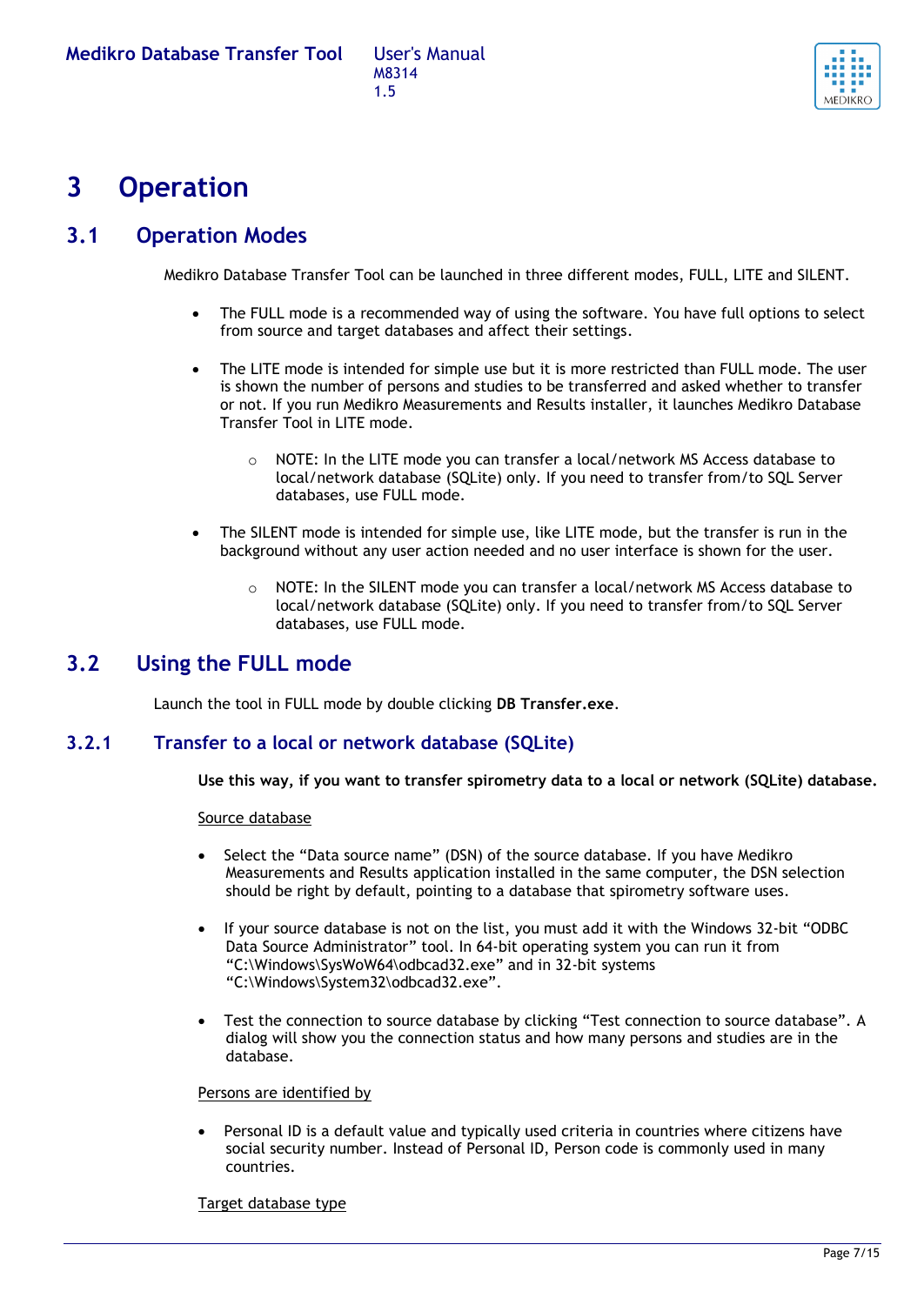

• Select option "Local or network database (SQLite)"

#### Target database

- Select the single workstation databases (person and study) where the data is transferred from source database.
- Test the connection to target databases by clicking "Test connection to person database" or "Test connection to study database".
- If Medikro Spirometry Software is installed to use network databases (SQLite), database names are "online.person.db" and "online.study.db". Their paths are shown in "Person database" and "Study database" fields. Transfer is then targeted to network databases.
- If Medikro Spirometry Software is installed to use local databases (SQLite), database names are "offline.person.db" and "offline.study.db". Their paths are shown in "Person database" and "Study database" fields. Transfer is then targeted to local databases.
- If the target databases do not exist in the specified path, Medikro Database Transfer Tool will create empty databases when testing the target database connection or starting the transfer.

#### Start data transfer

Click this button to start data transferring. A progress dialog (see [Figure 3-1\)](#page-7-1) is shown during the transfer.

| Medikro Database Transfer Tool |                                                     |  |          |  |
|--------------------------------|-----------------------------------------------------|--|----------|--|
|                                | <b>Transfering Database</b><br>SpirometryResult.mdb |  |          |  |
| Study:                         | - 5/9                                               |  | 56% done |  |
| Person: 2/7                    |                                                     |  | 14% done |  |
| Errors: 0                      | <b>STOP</b>                                         |  |          |  |
|                                |                                                     |  |          |  |

*Figure 3-1 Transfer progress window*

### <span id="page-7-1"></span><span id="page-7-0"></span>**3.2.2 Transfer to a server based network database (MS SQL Server)**

**Use this way, if you want to transfer spirometry data to server based network database (MS SQL Server).**

#### **Prerequisite**

• The databases must be created to database server before transferring data. The databases are created with Medikro Database Creator –installer, found from the installation media (see the Medikro Spirometry Software Installation Guide).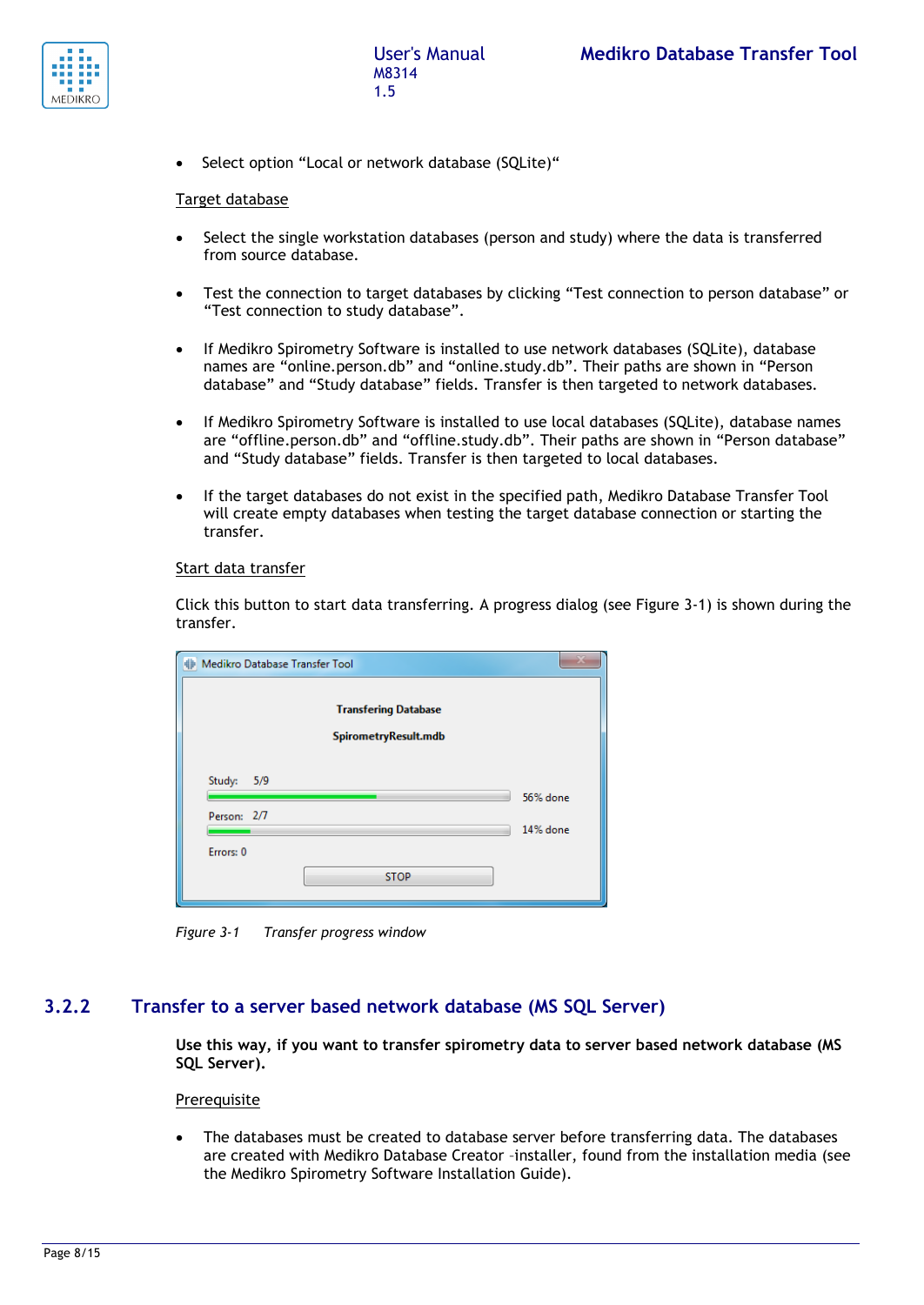

#### Source database

See the source database selection in chapter [3.2.1.](#page-6-3)

Persons are identified by

See the person identification selection in chapter [3.2.1.](#page-6-3)

#### Target database type

• Select option "Server based network database (MS SQL Server)"

#### Target database

- NOTE: The online databases must be created before transferring. The Databases are created with the Medikro Database Creator –installer (see the Medikro Spirometry Software Installation Guide).
- There are two possibilities to define the target databases.
	- a. By using the DBConnection.ini (recommended)
		- 1. Select "Create Data Source Names (DSN) automatically using DBConnection.ini". The DBConnection.ini is created with the Medikro Database Creator –installer.
		- 2. Set username and password which was created with the Medikro Database Creator –installer.
		- 3. Test connection to databases.
	- b. By using Data source name (DSN)
		- 1. Select "Use your manually created and configured DSNs"
		- 2. Select the right data source names for person and study databases.
		- 3. Set username and password. The user has to have rights to modify the person and study tables.
		- 4. Test connection to databases.

#### Start data transfer

 Click this button to start data transferring. A progress dialog (see [Figure 3-1\)](#page-7-1) is shown during the transfer.

### <span id="page-8-0"></span>**3.3 Using the LITE mode**

Launch in LITE mode from the command line:

*DB Transfer.exe –l*

After launching, the tool opens a dialog showing the number of persons and studies to be transferred and the source and target database information. Also, user has to select the criteria by which persons are identified in your source database. To accept transferring, select "Yes".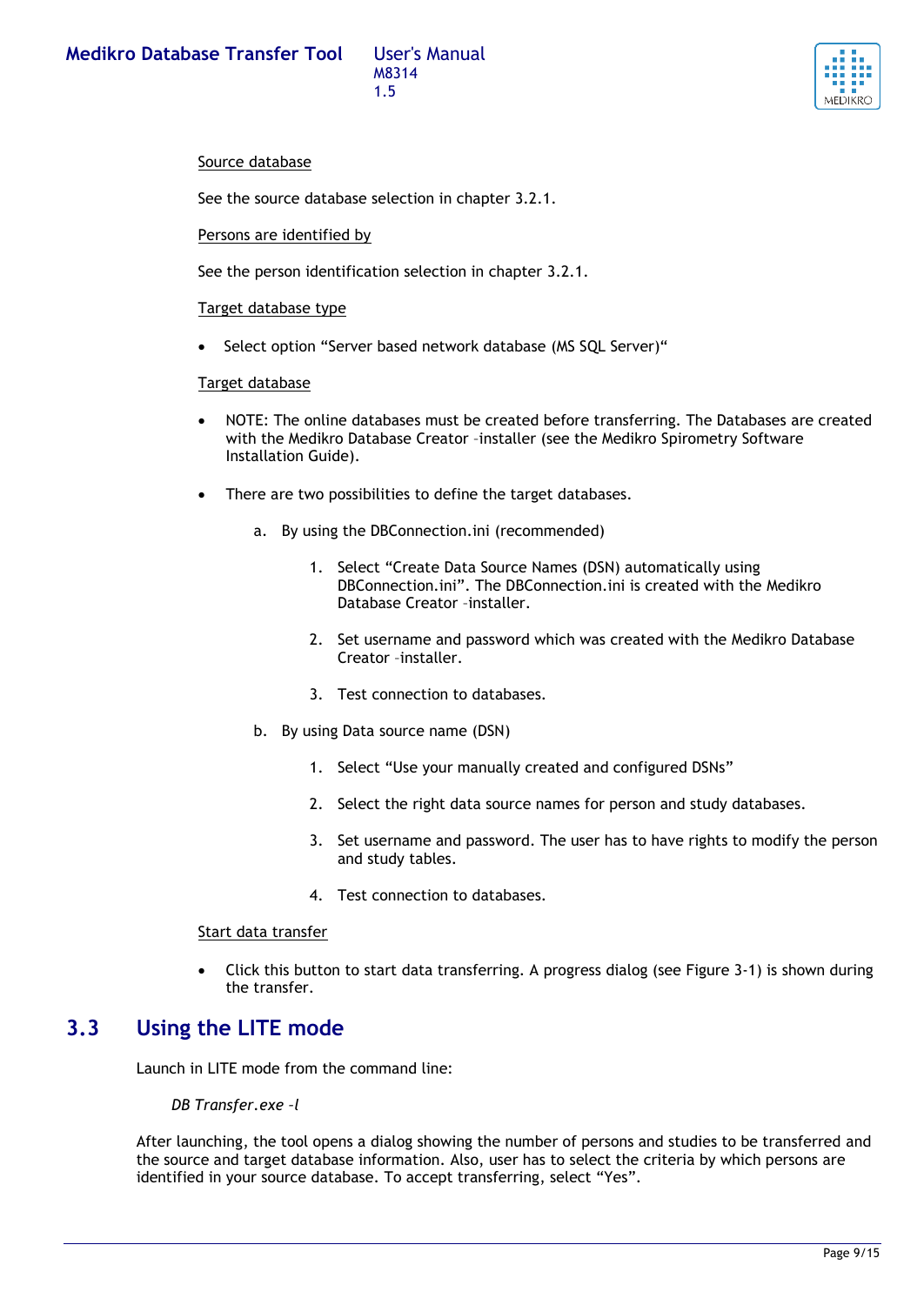

## <span id="page-9-0"></span>**3.4 Using the SILENT mode**

Launch in SILENT mode from the command line:

*DB Transfer –s SOURCE\_DB\_DSN="[DSN name]" STUDY\_LIMIT=[max number of studies]*

#### **Optional parameters:**

- SOURCE\_DB\_DSN="[DSN name]"
	- a. DSN Name of the source database.
	- b. By default it is checked from the system.

STUDY\_LIMIT=[max number of studies]

- a. If the number of studies exceeds the number of [max number of studies] the transfer will not be launched. This can be used to avoid long silent transfers. If the value is 0, tool does not transfer anything.
- b. Default value is unlimited (-1).

NOTE: DB Transfer.ini-file contains more settings that affect to transfer. See Chapter [3.5.](#page-10-0)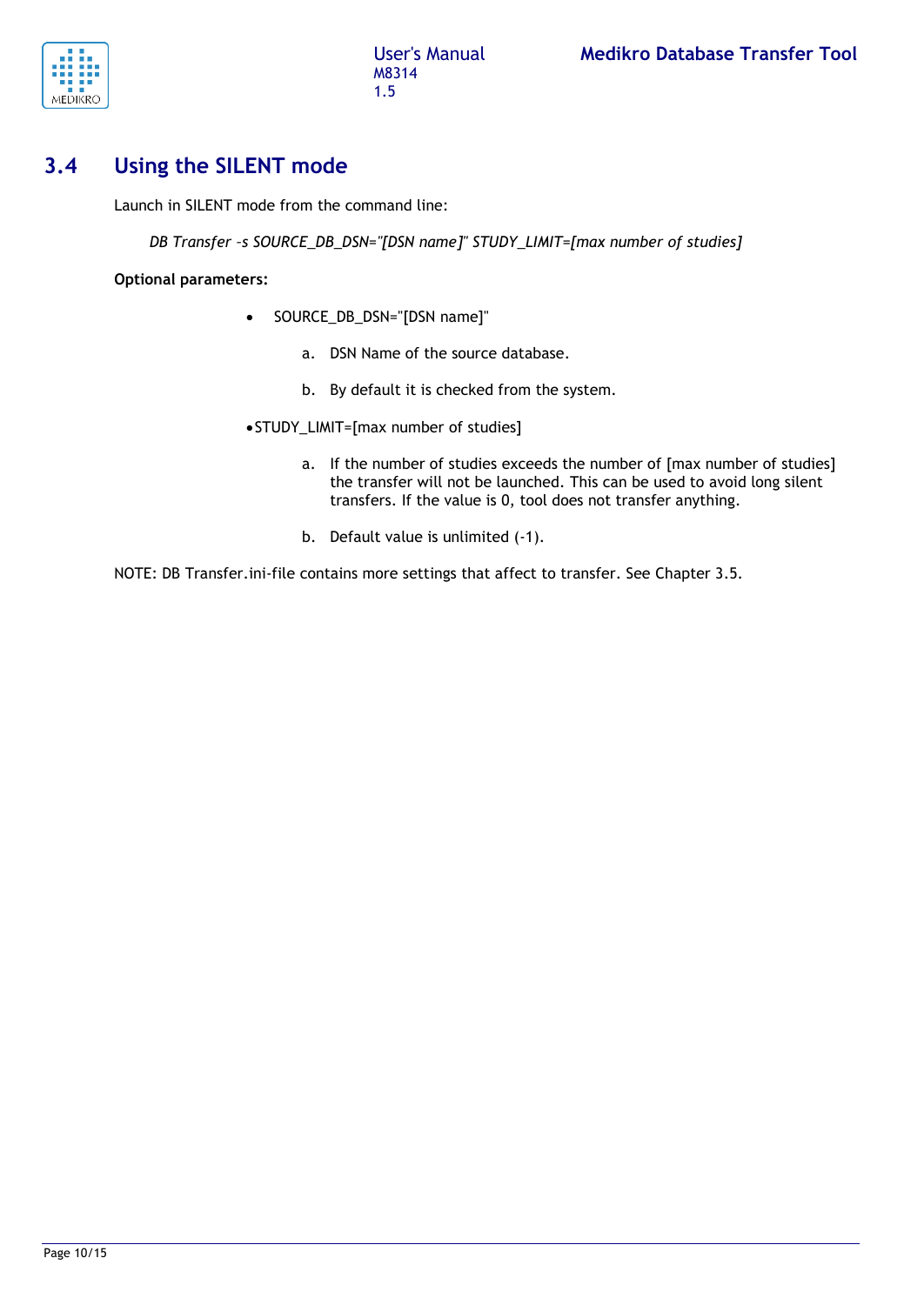M8314 1.5



### <span id="page-10-0"></span>**3.5 Data transfer**

You must have full permission to <*Installation\_folder>*, its subfolders, source database(s) and destination database. It is recommended that the database(s) to be transferred are not accessed by other users during transfer.

The data transfer may take from minutes to several hours or even days depending on database sizes, data communication speeds, system performance rates etc. The transfer may be interrupted and, if restarted, the transfer starts from where it was stopped. (If you want to transfer the whole database from the start after the interruption, you must first transfer it completely.)

In the case of person identification conflict (for example there are multiple persons in target database that match to incoming person), the manual check window is displayed. The operator can resolve the conflict by changing person identification settings temporarily.

### <span id="page-10-1"></span>**3.6 Error log file**

The data transfer tries a recovery in case of possible database connection (and other) errors. The number of occurred errors is shown in the transfer progress window, see [Figure 3-1.](#page-7-1) If one or more errors occur, an error log file "*<Installation\_folder>*\ErrorLog.xml" is created.

If you run the application in SILENT mode, transfer process is stopped, if person identification conflict occurs and error is written to log file. That's why it's important to check has the transfer generated an error file when running the application silently.

### <span id="page-10-2"></span>**3.7 Transfer settings in "DB Transfer.ini"**

The transfer settings are found in the file "DB Transfer.ini". They are similar to respective HIS settings of Medikro Spirometry Software or Spiro2000 software. They are listed in the [Table 3-1](#page-11-0) and explained below.

WARNING: The default settings are planned for a quick and smooth data transfer. They should be adjusted only for weighty reasons (e.g. Patient Code is used instead of Personal ID or if there are conflicts in the person identification).

#### Import mode

Insert. The source data is discarded in a conflict with the destination database. Incoming person information will be discarded for the persons existing in the destination database. Similarly, incoming sessions' information will be discarded for those sessions, which exist in the destination database.

Update. The source data overrides database information. Incoming person information will replace personal information for the persons existing in the destination database. Similarly, incoming sessions' information will replace the sessions, which exist in the destination database. This is a default setting and recommended to use.

#### Check identification

It can be configured, whether the identification of a transferred person is always manually checked.

WARNING: the check is unpractical for large databases.

#### PersonalId, PatientCode, Last Name, First Name and/or Date of Birth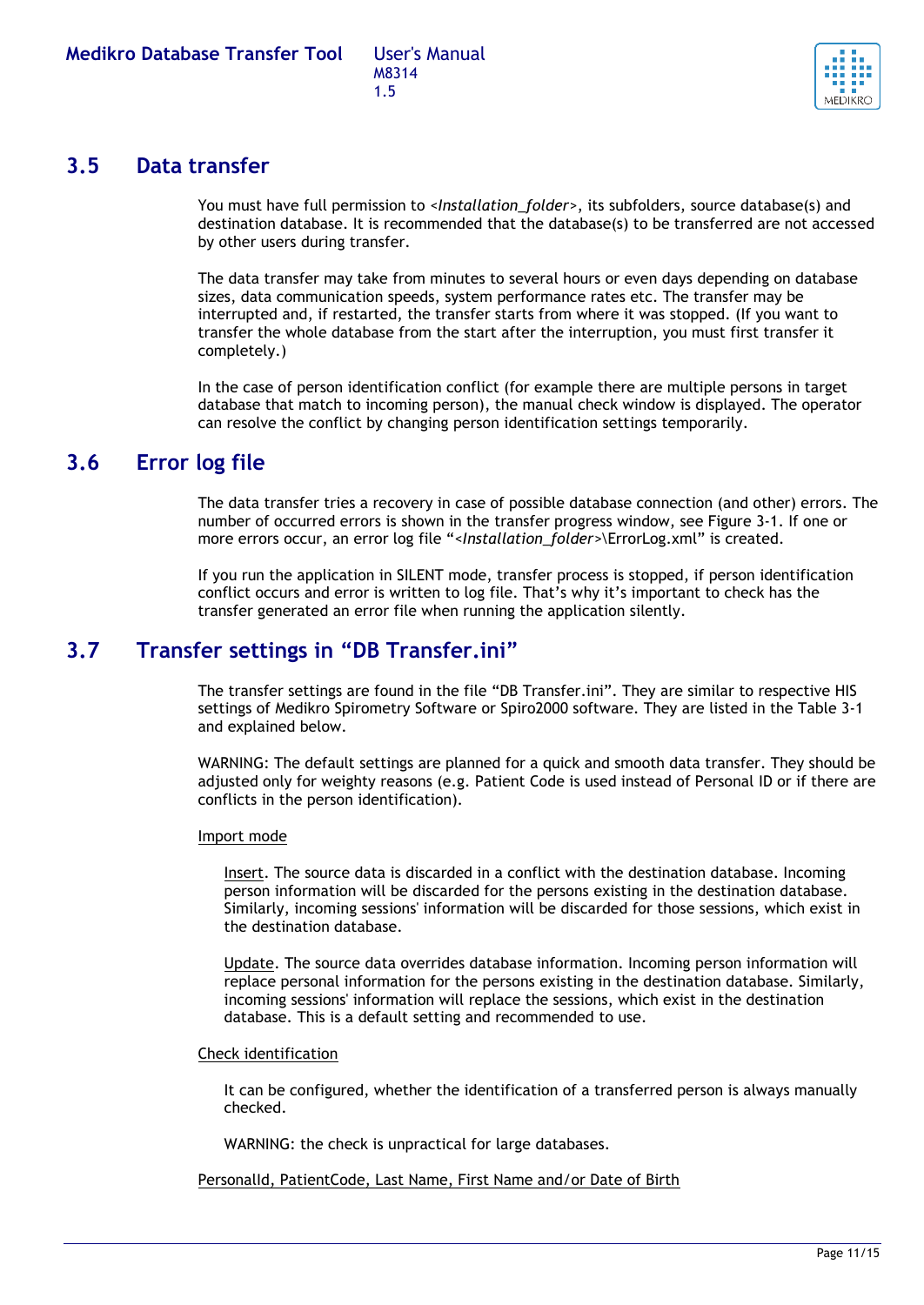

- The default identification criteria can be chosen. Persons can be identified by PersonalId, PatientCode, Last Name, First Name and/or Date of Birth. This setting can be changed in user interface of the application but the change in user interface is not saved to "DB Transfer.ini"
- Personal ID is a default value and typically used criteria in countries where citizens have social security number. Instead of Personal ID, Person code is commonly used in many countries.

| Setting                   | Values and their meaning                         | <b>Default</b> |
|---------------------------|--------------------------------------------------|----------------|
| Import Mode               | $=$ Insert                                       | 2              |
|                           | $2 = Update$                                     |                |
| Check identification      | $0 = no$ manual identification check             | 0              |
|                           | 1 = manual identification check for each patient |                |
| Personal ID Check         | $0 =$ not used in identification                 |                |
|                           | $1 =$ used in identification                     |                |
| <b>Patient Code Check</b> | $0 =$ not used in identification                 | 0              |
|                           | $1 =$ used in identification                     |                |
| Last name Check           | $0 =$ not used in identification                 | 0              |
|                           | $1 =$ used in identification                     |                |
| First name Check          | $0 =$ not used in identification                 | 0              |
|                           | $1 =$ used in identification                     |                |
| Date of Birth Check       | $0 = not used in identification$                 | $\Omega$       |
|                           | $1 =$ used in identification                     |                |

<span id="page-11-0"></span>

#### **StudyLimit**

The number of the maximum studies to be transferred in SILENT mode. If the number of studies exceeds this number the transfer will not be launched. -1 is for unlimited and the transfer will always occur. If you set this value to 0, transfer will not occur.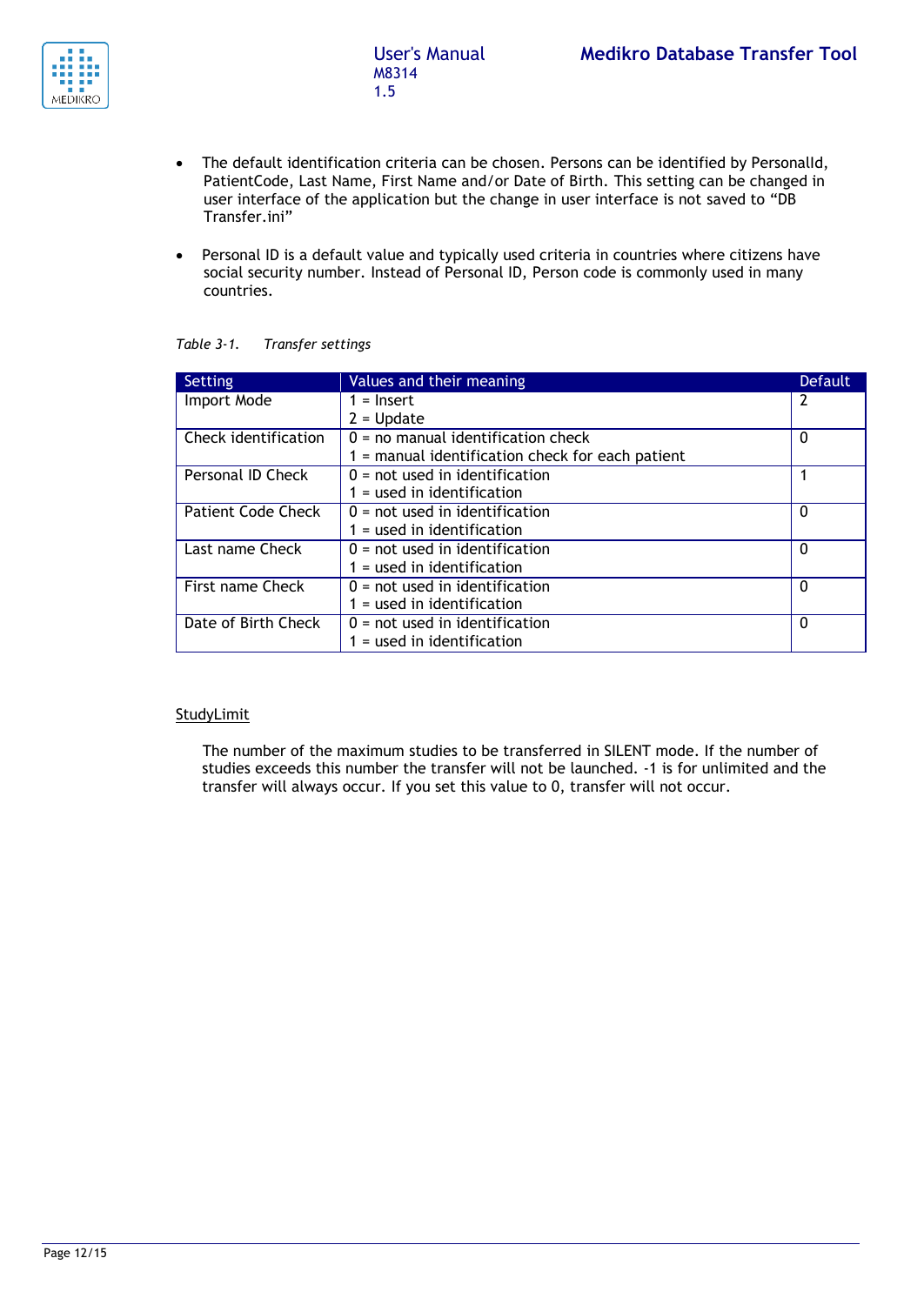**Medikro Database Transfer Tool** User's Manual

M8314 1.5



## <span id="page-12-0"></span>**4 Troubleshooting**

#### <span id="page-12-1"></span>**4.1.1 Duplicate sessions in the source database**

In the beginning of the data transfer process, Medikro Database Transfer Tool checks input database's structure. If for some reason Session table contains duplicate values, the tool informs user with an error message (see [Figure 4-1\)](#page-12-4). This error is a rare special case, but if it occurs you need to fix the database manually by removing the duplicate sessions. You need to be very careful when removing sessions from the database and keep the original database in a safe place.

| Φ                                                                                                                                                                                                                                                                                                                                                              |  |  |
|----------------------------------------------------------------------------------------------------------------------------------------------------------------------------------------------------------------------------------------------------------------------------------------------------------------------------------------------------------------|--|--|
| * Database table Session contains duplicate SessionId values. It causes errors when trying to<br>update the database to newer version. In order to solve the problem, duplicate SessionId rows<br>need to be manually removed in the database's Session table. Print this message, exit this<br>software and contact your system administrator for assistance. |  |  |
| Duplicate Session. SessionId values:                                                                                                                                                                                                                                                                                                                           |  |  |
| -1517368063<br>1141979672                                                                                                                                                                                                                                                                                                                                      |  |  |
| This message generated by Check_PrimaryKeys.vi<br>Database system: ACCESS<br>Database DSN: MEDIKRO SPIROMETRY IN                                                                                                                                                                                                                                               |  |  |
|                                                                                                                                                                                                                                                                                                                                                                |  |  |

<span id="page-12-4"></span>*Figure 4-1 Duplicate sessions error message*

Error message displays Session table's SessionId values of the conflicting sessions. Record these values and click OK. Data transfer process is aborted.

Open the database with the database managing tool. Find the duplicate SessionId rows in the session table. You need to decide which of the duplicate rows to delete and which one to leave. If the rows have exactly the same content, it is same which one to delete.

After removing duplicate sessions save and close the database and run the Medikro Database Transfer Tool again.

#### <span id="page-12-2"></span>**4.1.2 Duplicate persons in the target database**

There can be a special situation where incoming person has duplicate matches in the target database. In the Medikro Spirometry Software version 4.0 it is technically possible to create multiple instances of the same person where each of them have equal personal ID or person code.

If such a case is detected during transfer, Medikro Database Transfer Tool will list the duplicate persons in the user interface and user has to select manually to which one to transfer the incoming person's data.

#### <span id="page-12-3"></span>**4.1.3 Connection to target databases fail (MS SQL Server databases)**

Medikro Database Transfer Tool will show a description of the error in most common cases.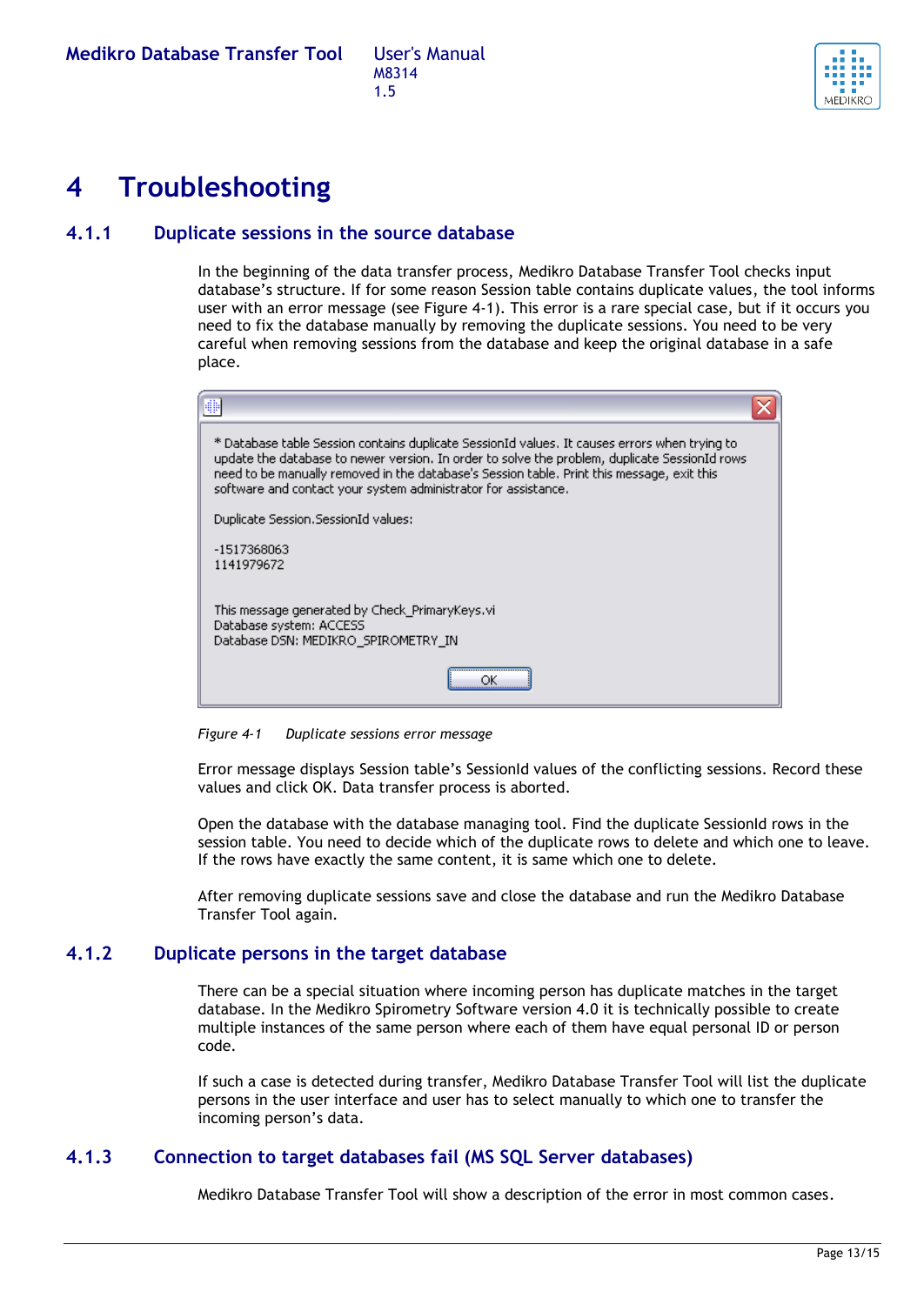Typical problem is that you haven't typed a right username and password for the database user. When you create the MS SQL Server databases using Medikro Database Creator, you create an SQL server user that has privileges to use the databases. Use that username and password pair.

Check that your "DBConnection.ini" has exactly right IP-addresses to your target databases (person and study). If they are incorrect, edit the "DBConnection.ini" manually and retry connection with Medikro Database Transfer Tool.

#### <span id="page-13-0"></span>**4.1.4 Application asks for 'SQL Server Native Client' driver**

To transfer data to MS SQL Server databases, you need to have ODBC driver "SQL Server Native Client" installed. Install the driver and restart Medikro Database Transfer Tool.